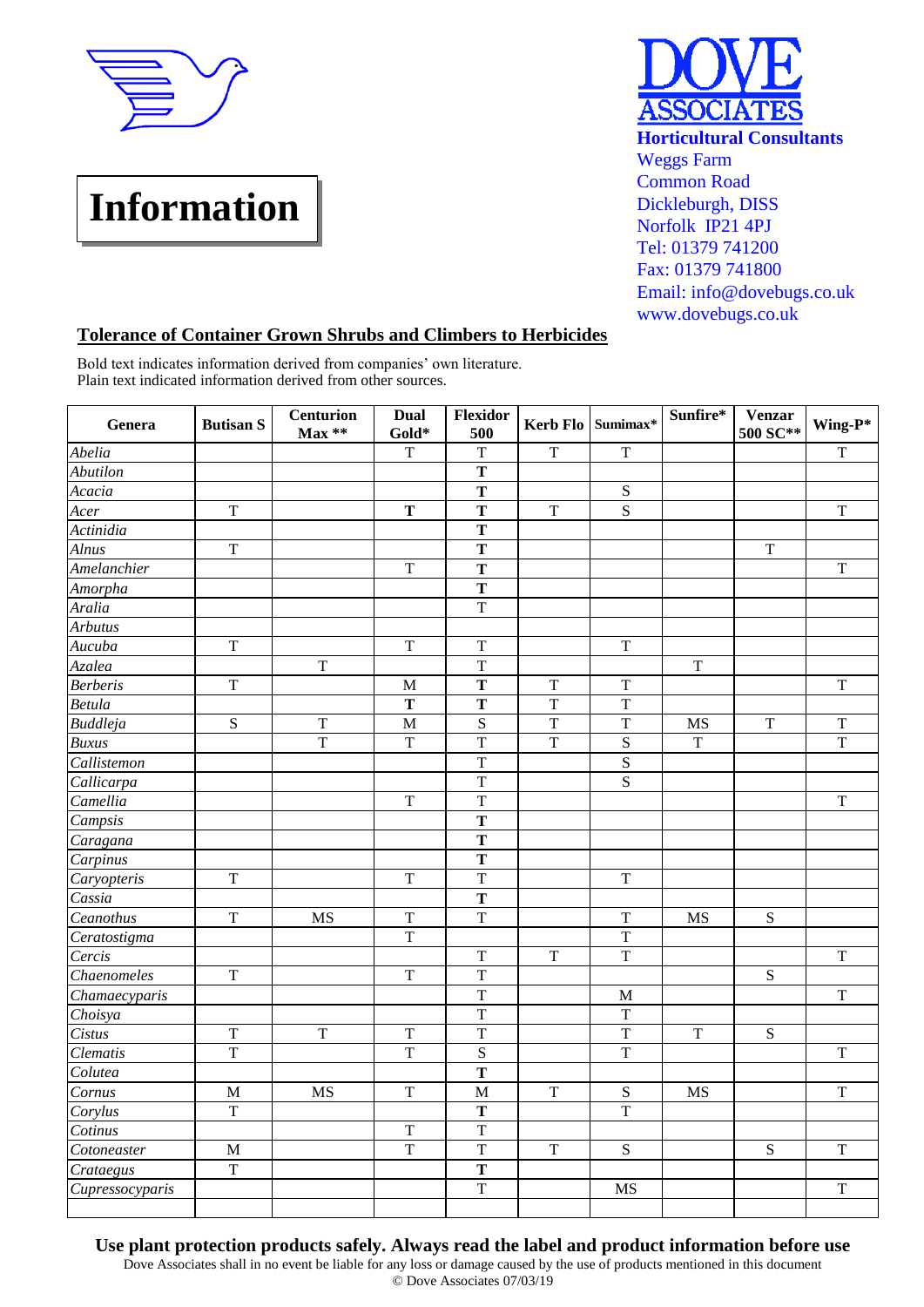| Genera           | <b>Butisan S</b> | <b>Centurion</b><br>$Max**$ | Dual<br>Gold*           | Flexidor<br>500         |                         | Kerb Flo Sumimax* | Sunfire*    | <b>Venzar</b><br>500 SC** | Wing-P*                 |
|------------------|------------------|-----------------------------|-------------------------|-------------------------|-------------------------|-------------------|-------------|---------------------------|-------------------------|
| Cytisus          | $\overline{T}$   |                             | $\mathbf T$             | $\overline{T}$          |                         | <b>MS</b>         |             |                           |                         |
| Daphne           |                  |                             |                         |                         |                         |                   |             |                           |                         |
| Deutzia          | $\mathbf T$      |                             | $\mathbf T$             | $\mathbf T$             |                         | ${\bf S}$         |             | ${\bf S}$                 |                         |
| Eleagnus         | $\mathbf T$      |                             | $\mathbf T$             | $\mathbf T$             |                         | $\mathbf T$       |             |                           |                         |
| Escallonia       | $\mathbf T$      |                             | $\mathbf T$             | $\mathbf T$             |                         | $\mathbf T$       |             |                           |                         |
| Eucalyptus       |                  |                             |                         | $\mathbf T$             |                         | $\mathbf T$       |             |                           |                         |
| Euonymus         | $\mathbf T$      | $\mathbf T$                 | $\mathbf T$             | $\mathbf M$             | $\mathbf T$             | MS                | $\mathbf T$ | $\mathbf T$               | $\mathbf T$             |
| Exochorda        |                  |                             | $\mathbf T$             | $\mathbf T$             |                         | $\mathbf T$       |             |                           |                         |
| Fagus            | $\mathbf T$      |                             |                         | T                       |                         |                   |             |                           |                         |
| Fatzia           |                  |                             |                         | $\mathbf T$             |                         |                   |             |                           |                         |
| Ficus            |                  |                             | $\mathbf T$             | $\mathbf T$             |                         |                   |             |                           |                         |
| Forsythia        | $\mathbf T$      |                             | $\mathbf T$             | $\mathbf T$             | $\mathbf T$             | $\mathbf T$       |             | ${\bf S}$                 | $\mathbf T$             |
| Fraxinus         |                  |                             |                         | $\mathbf T$             |                         |                   |             |                           |                         |
| Fuchsia          |                  |                             | $\mathbf T$             | $\overline{T}$          |                         |                   |             |                           |                         |
| Gardenia         |                  |                             | $\mathbf T$             | $\mathbf T$             |                         | ${\bf S}$         |             |                           | $\mathbf T$             |
| Garrya           |                  |                             |                         | $\mathbf T$             |                         |                   |             |                           |                         |
| Genista          |                  |                             | $\mathbf T$             |                         |                         | $\mathbf T$       |             |                           |                         |
| Gleditsia        |                  |                             |                         | T                       |                         |                   |             |                           | $\mathbf T$             |
| Griselinia       |                  |                             |                         | $\mathbf T$             |                         |                   |             |                           |                         |
| Hebe             | $\mathbf T$      |                             | $\mathbf M$             | $\mathbf T$             | $\mathbf T$             | ${\bf S}$         |             |                           |                         |
| Hedera           | $\overline{T}$   |                             | $\mathbf T$             | $\mathbf M$             |                         | $\overline{S}$    |             |                           |                         |
| Hibiscus         |                  |                             | $\mathbf T$             | $\mathbf T$             |                         |                   |             |                           | $\mathbf T$             |
| Hydrangea        | $\mathbf M$      | <b>MS</b>                   | $\mathbf T$             | ${\bf S}$               |                         | ${\bf S}$         | MS          |                           | $\mathbf T$             |
| Hypericum        | T                | $\mathbf T$                 | $\mathbf T$             | $\mathbf T$             |                         | $\overline{T}$    | $\mathbf T$ |                           |                         |
| Ilex             | T                | $\mathbf T$                 | $\mathbf T$             | $\mathbf T$             | $\mathbf T$             | MS                | $\mathbf T$ | $\mathbf T$               | $\mathbf T$             |
| Jasminum         |                  |                             | S                       | $\overline{T}$          |                         | $\bar{T}$         |             |                           |                         |
| Juniperus        |                  |                             | $\overline{T}$          | $\overline{\mathrm{T}}$ | $\mathbf T$             | $\overline{T}$    |             |                           | $\mathbf T$             |
| Kerria           | $\mathbf T$      |                             | $\mathbf T$             | $\mathbf T$             |                         | MS                |             | $\mathbf T$               |                         |
| Kolkwitzia       |                  |                             | $\overline{T}$          | $\mathbf T$             |                         | $\mathbf T$       |             |                           |                         |
| Laburnum         |                  |                             |                         | $\mathbf T$             |                         |                   |             |                           |                         |
| Lagerstroemia    |                  |                             | $\mathbf T$             | $\mathbf T$             |                         | ${\bf S}$         |             |                           | $\mathbf T$             |
| Laurus           |                  |                             |                         | $\mathbf T$             |                         |                   |             |                           |                         |
| Lavandula        | ${\bf T}$        | $\mathbf T$                 | $\mathbf T$             | $\mathbf T$             | $\mathbf T$             | $\mathbf T$       | $\mathbf T$ | $\mathbf T$               |                         |
| Lavatera         | $\overline{T}$   |                             | $\mathbf T$             | $\overline{T}$          |                         |                   |             | ${\bf S}$                 |                         |
| Leucothoe        |                  |                             | $\mathbf T$             | $\mathbf T$             |                         |                   |             |                           |                         |
| Leycesteria      |                  |                             | $\overline{T}$          | $\overline{T}$          |                         | ${\bf S}$         |             |                           |                         |
| Ligustrum        | $\mathbf T$      |                             | $\mathbf T$             | $\mathbf T$             | $\mathbf T$             | <b>MS</b>         |             |                           | T                       |
| Liquidambar      |                  |                             | $\overline{\mathrm{T}}$ | $\overline{T}$          | $\overline{\mathrm{T}}$ | $\mathbf T$       |             |                           |                         |
| Liriodendron     |                  |                             | $\mathbf T$             |                         | $\overline{T}$          |                   |             |                           |                         |
| Lonicera         | $\mathbf T$      |                             | $\mathbf M$             | $\mathbf T$             |                         | MS                |             |                           |                         |
| Magnolia         |                  |                             | $\mathbf T$             | $\mathbf T$             | $\mathbf T$             | $\mathbf T$       |             |                           | $\mathbf T$             |
| Mahonia          | $\mathbf T$      |                             | $\mathbf T$             | $\mathbf T$             | $\mathbf T$             | $\mathbf T$       |             | $\mathbf T$               | $\mathbf T$             |
| Morus            |                  |                             |                         | $\mathbf T$             |                         | $\mathbf T$       |             |                           |                         |
| Myrica           |                  |                             | $\mathbf T$             | $\mathbf T$             |                         |                   |             |                           |                         |
| <b>Myrtus</b>    |                  |                             |                         |                         |                         |                   |             |                           |                         |
| Nandina          |                  |                             | $\mathbf T$             | $\rm T$                 |                         | ${\bf S}$         |             |                           | $\overline{\mathrm{T}}$ |
| Nerium           |                  |                             | $\mathbf T$             | $\mathbf T$             |                         | ${\bf S}$         |             |                           |                         |
| Olearia          |                  | $\mathbf T$                 |                         |                         |                         | ${\bf S}$         | $\mathbf T$ |                           |                         |
| <b>Osmanthus</b> |                  |                             | $\mathbf T$             | $\mathbf T$             |                         | $\overline{T}$    |             |                           |                         |
| Pachysandra      | $\mathbf T$      |                             | $\mathbf T$             | $\mathbf T$             | T                       | $\mathbf T$       |             | T                         | T                       |
| Parthenocissus   |                  |                             |                         | $\overline{T}$          |                         |                   |             |                           |                         |
| Pennisetum       |                  |                             |                         | $\rm T$                 |                         |                   |             |                           |                         |
| Pernettya        |                  |                             |                         |                         |                         |                   |             |                           |                         |
| Perovskia        |                  | $\mathbf T$                 | $\mathbf M$             |                         |                         |                   | S           |                           |                         |
| Philadelphus     | $\mathbf T$      |                             | $\mathbf T$             | T                       |                         | $\mathbf T$       |             | S                         |                         |
| Photinia         |                  |                             | $\mathbf M$             | $\mathbf T$             |                         | S                 |             |                           | $\mathbf T$             |
| Physocarpus      |                  |                             | $\mathbf T$             |                         |                         |                   |             |                           |                         |
| Pieris           |                  |                             |                         | $\mathbf T$             |                         |                   |             |                           | $\mathbf T$             |
|                  |                  |                             |                         |                         |                         |                   |             |                           |                         |

**Use plant protection products safely. Always read the label and product information before use**

Dove Associates shall in no event be liable for any loss or damage caused by the use of products mentioned in this document © Dove Associates 07/03/19